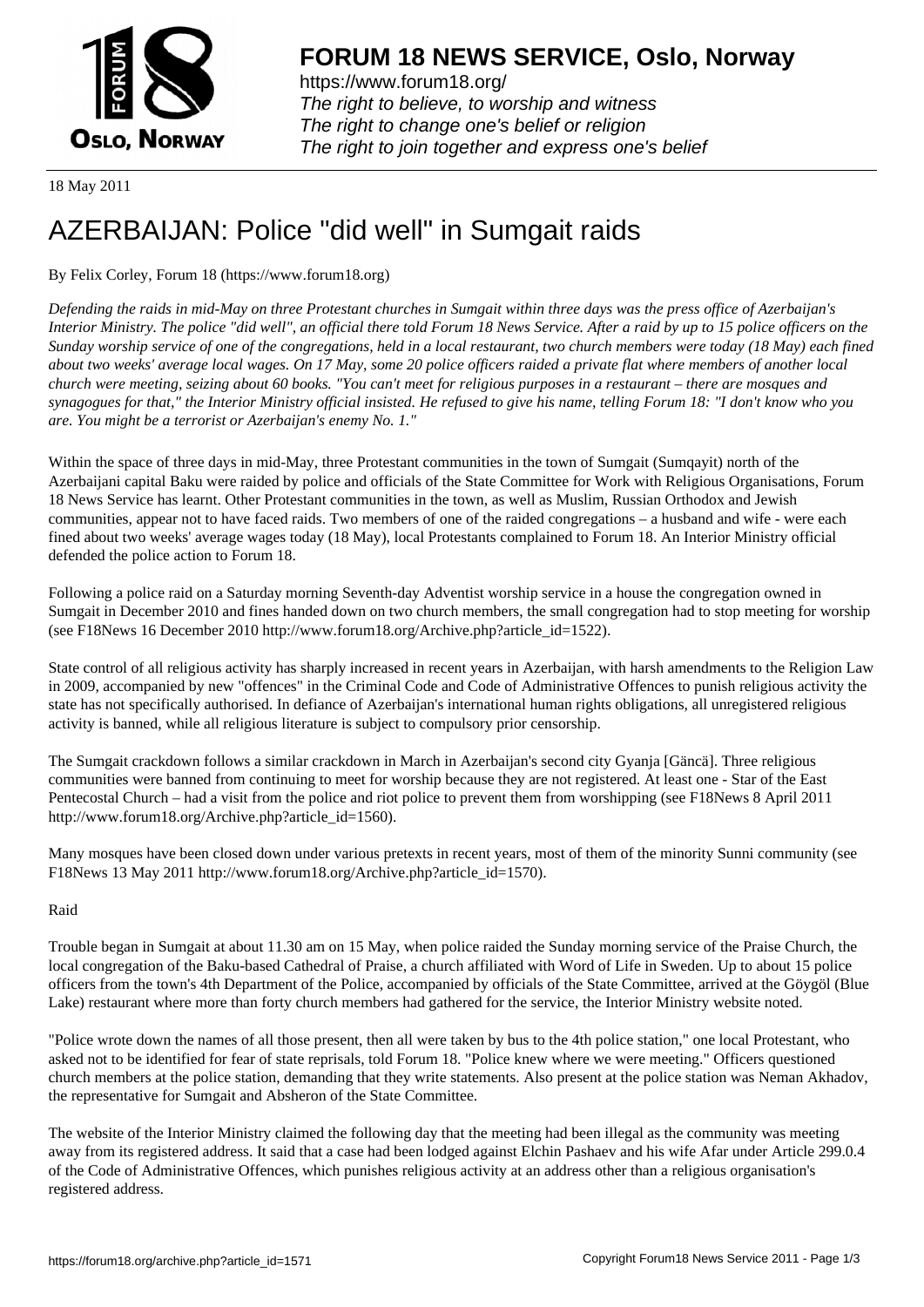Code (see F18News 7 January 2011 http://www.forum18.org/Archive.php?article\_id=1527).

Police intended to bring cases against more church members, but did not do so, one local Protestant told Forum 18. The Interior Ministry website that in addition to the charges against Pashaev and his wife, "preventative talks" were conducted with other church members.

 $\overline{\phantom{a}}$ 

# Second police visit

Police then moved on to the home of another Sumgait Protestant pastor, local Protestants told Forum 18. However, he refused to let them in. Officers went away and returned a little while later. They questioned the pastor about his activity and particularly about any contact he might have had with foreigners.

# Third raid

On the evening of 17 May, about 20 police and officials of the State Committee raided a private home of South Korean citizen Son Chung Soon, where Protestants from another church had gathered. Some 60 Bibles and other Christian books were confiscated, the Interior Ministry website noted the same day, insisting that the Protestants' activity was illegal. Those present were taken to the police station, where they were questioned and had to write statements, local Protestants told Forum 18. The books were not returned.

# Two fines

On 18 May, Elchin Pashaev and his wife Afar of the Praise Church were tried at Sumgait Administrative Court under Article 299.0.4 of the Code of Administrative Offences. They were found guilty and each fined 150 Manats (1,062 Norwegian Kroner, 134 Euros or 190 US Dollars), even though the penalty for individuals under this Article is now 500 to 2,000 Manats.

Forum 18 notes that the fine of 300 Manats in total on one family represents the equivalent of nearly four weeks' wages of the State Committee's newly-appointed official in Sumgait. The State Committee advertised the post in January, offering 345 Manats per month, according to its website.

"It was all very fast and not a pleasant outcome," one local Protestant told Forum 18 in the wake of the court hearing. The Protestant said the Pashaevs immediately collected the money from fellow church members and paid the fines, even though they do not consider they have done anything wrong. "Church members want to stress that they are law-abiding." The Protestants said the Pashaevs are not intending to appeal against the punishment as they see little point.

# Police "did well"

The telephone of Sumgait State Committee representative Akhadov went unanswered each time Forum 18 called on 18 May. No one at the State Committee in Baku was prepared to discuss why three religious communities in Sumgait were raided.

The chief of the Sumgait Police 4th Department – the local department where the Praise Church was meeting - refused to discuss anything with Forum 18 on 17 May.

However, an official of the Interior Ministry press centre in Baku vigorously defended the police action. The police "did well", he insisted to Forum 18 on 18 May. "These people violated the law. You can't meet for religious purposes in a restaurant – there are mosques and synagogues for that." He brushed aside Forum 18's questions as to why religious communities cannot meet freely in line with their rights under Azerbaijan's Constitution and the country's international human rights commitments.

Asked for his name, the press centre official refused to give it. "I don't know who you are," he told Forum 18. "You might be a terrorist or Azerbaijan's enemy No. 1." He then put the phone down.

# Jehovah's Witness escapes punishment

Meanwhile, a court in north-western Azerbaijan has dismissed accusations against a local Jehovah's Witness. The judge at Gakh [Qax] District Court closed the administrative case against Vusal Bakirov today (18 May), Jehovah's Witnesses told Forum 18.

Police launched a case against Bakirov on 18 April on accusations of spreading his faith. Two Jehovah's Witness publications were confiscated from him. He was then charged under Article 300.0.2 of the Code of Administrative Offences, which punishes distributing religious literature without permission from the state. Since December 2010, this Article carries punishment on individuals of fines of 200 to 400 Manats (1,580 - 3,155 Norwegian Kroner, 180 - 350 Euros, or 250 - 500 US Dollars). A first hearing was held at Gakh District Court on 3 May (see F18News 13 May 2011